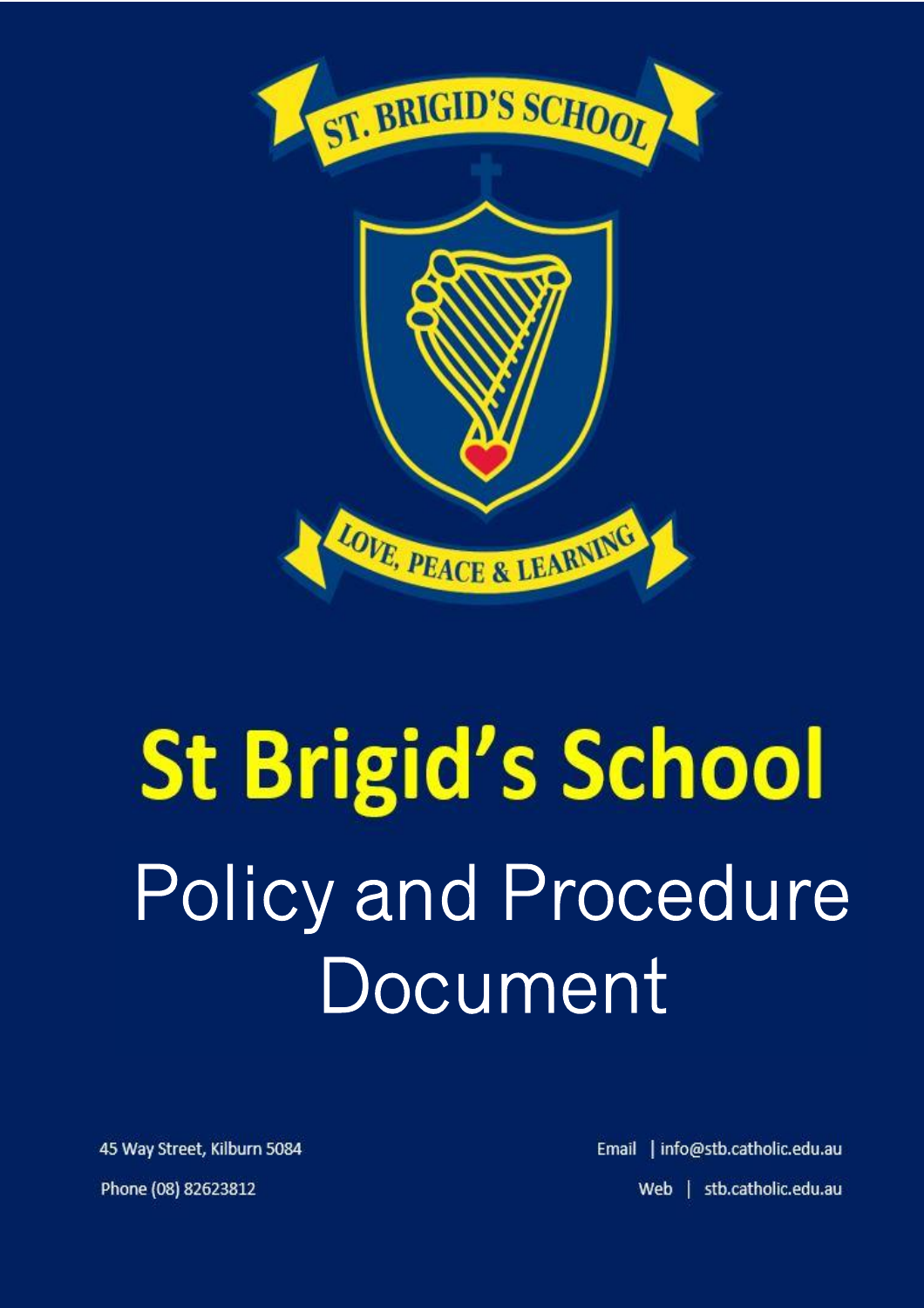# ATTENDANCE POLICY

# CONTEXT

The Education Act (1972) requires that children of compulsory school age 6 - 17 years are enrolled at and attending school. Once a child is enrolled, they are required by law to attend school. The responsibility for meeting this legal requirement rests with the parent/caregiver.

St Brigid's School acknowledges the importance of students being punctual and at school 'all day, every day' because it:

- $\bullet$  engenders a sense of belonging for the students and their community
- $\ddot{\bullet}$  enables students to participate fully in their learning
- $\bullet$  enables students to gain maximum benefit from their schooling
- $\bullet$  shows respect of self and others in the learning environment
- $\ddot{\mathbf{I}}$  is a good habit that will support future career aspirations.

## POLICY STATEMENT

St Brigid's School recognises the importance of:

- $\mathbf{\Sigma}$  student attendance at every scheduled school day and lesson
- $\ddot{\mathbf{I}}$  individual student management and recording of student attendance and non-attendance
- $\ddot{\mathbf{z}}$  communication with parents/caregivers in relation to student attendance

## **SCOPE**

This policy applies to all students, parents/caregivers and is supported by staff working within or for St Brigid's School.

#### PRINCIPLES

Attendance is compulsory for all students enrolled at St Brigid's School. As schools are accountable to both the state and federal governments for maintaining accurate records of student attendance it is very important for all students to adhere to the procedures.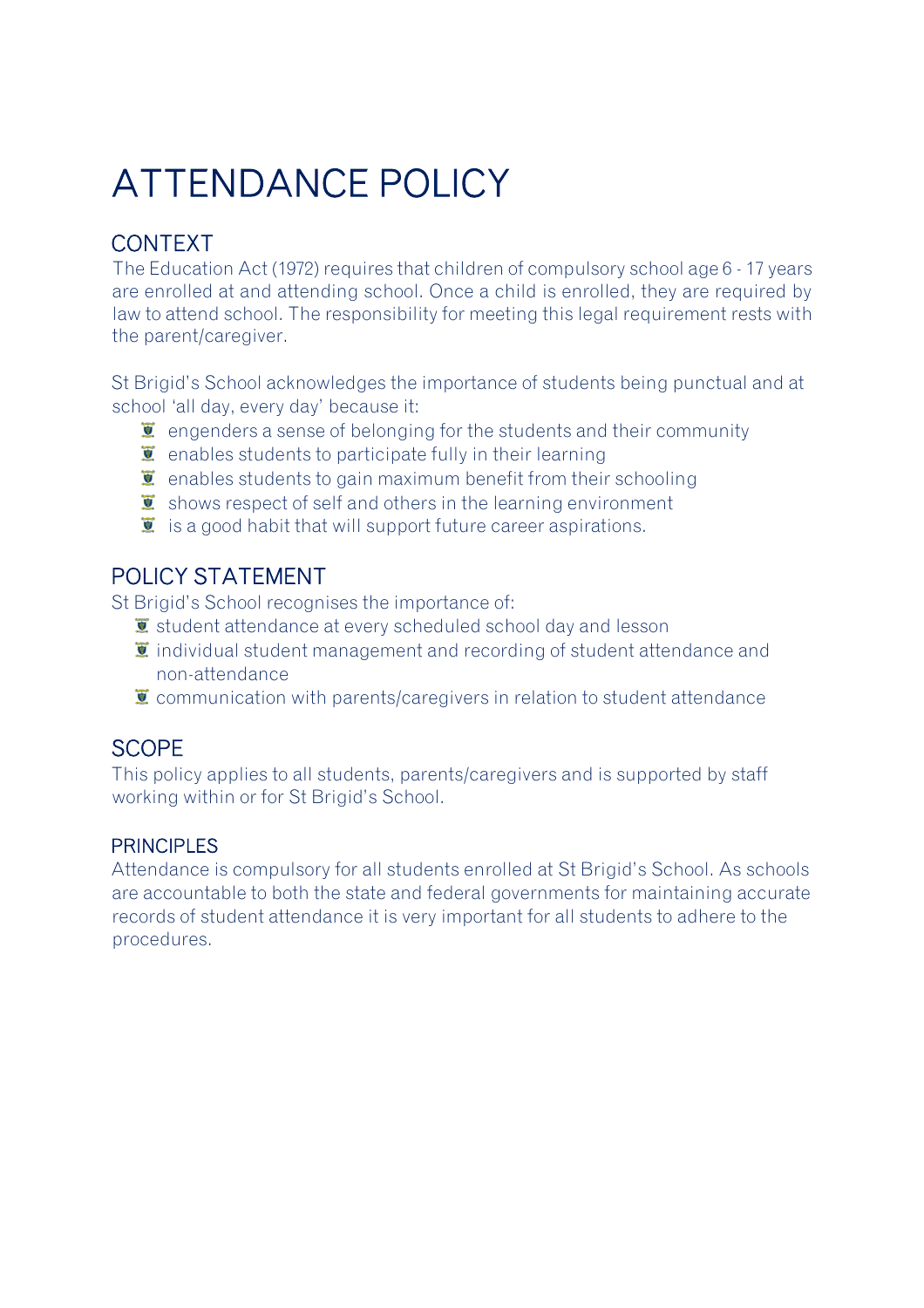# ATTENDANCE PROCEDURES

| Attendance<br>Marking               | $\overline{2}$<br>Rolls must be marked daily by 9:15 am on SEQTA<br>$\overline{v}$<br>Rolls will be checked by the administration staff by 9.30am<br>each day. A phone call will be made to teachers if their rolls<br>are not marked. If rolls are frequently not marked this<br>information will be passed to the Principal.<br>School Leadership will be advised of unmarked and incorrectly<br>$\overline{a}$<br>marked rolls. Incorrectly marked rolls will be corrected by the<br>teacher responsible for the class.                                                                                                                                                                                                                     |
|-------------------------------------|------------------------------------------------------------------------------------------------------------------------------------------------------------------------------------------------------------------------------------------------------------------------------------------------------------------------------------------------------------------------------------------------------------------------------------------------------------------------------------------------------------------------------------------------------------------------------------------------------------------------------------------------------------------------------------------------------------------------------------------------|
| Absent<br>Categories                | Students who are:<br>$\ddot{\bullet}$ not in class, and notification has not been received from a<br>Legal Guardian, will be marked 'Absent'<br>$\overline{v}$<br>not in class and notification has been received from a Legal<br>Guardian advising the student is unwell, will be marked<br>'Illness'. Other absence reasons will be marked accordingly eg.<br>'Medical/Dental Appointment', 'Personal/Family' etc.                                                                                                                                                                                                                                                                                                                           |
| <b>Explained</b><br><b>Absences</b> | $\bullet$ Families can complete an application for exemption form<br>$\overline{\bullet}$<br>for their children who will be absent for periods of time of more<br>than 3 days, eg. Flexible Learning, Medical Procedure or<br>Family Vacation.<br>$\overline{2}$<br>If Legal Guardians have informed the school of an absence,<br>administration staff will enter these details into SEQTA.<br>$\overline{\mathbf{y}}$<br>Class teachers should inform the front office if they are notified<br>of any student absences for them to enter to SEQTA.<br>Students will only be marked as 'Absent - Not Required to<br>$\overline{2}$<br>Attend', 'Absent – Truant' or 'Absent – Internal Suspension'<br>upon instruction from School Leadership. |
| <b>Unexplained</b><br>Absences      | An unexplained absence occurs when the student is not<br>$\overline{v}$<br>present at school and the Legal Guardian does not contact the<br>school.<br>$\overline{u}$<br>An SMS message will be sent to the enrolling parents by<br>approximately 9.30 am each day. Class teachers will follow up<br>any unexplained absences by making contact with the<br>student's Legal Guardians.                                                                                                                                                                                                                                                                                                                                                         |
| Late Arrivals                       | $\overline{2}$<br>A student is considered to have arrived late any time after the<br>8.50am bell and the roll is taken at 9am of each day by the class<br>teacher.<br>All students arriving late must be signed in at the front office.<br>$\overline{\mathbf{Q}}$<br>$\overline{g}$<br>The late arrival information will be entered onto SEQTA by<br>administration staff.<br>$\overline{v}$<br>If teachers observe a student has made a habit of arriving late<br>or is late for three consecutive days, they will contact the<br>student's Legal Guardian.                                                                                                                                                                                  |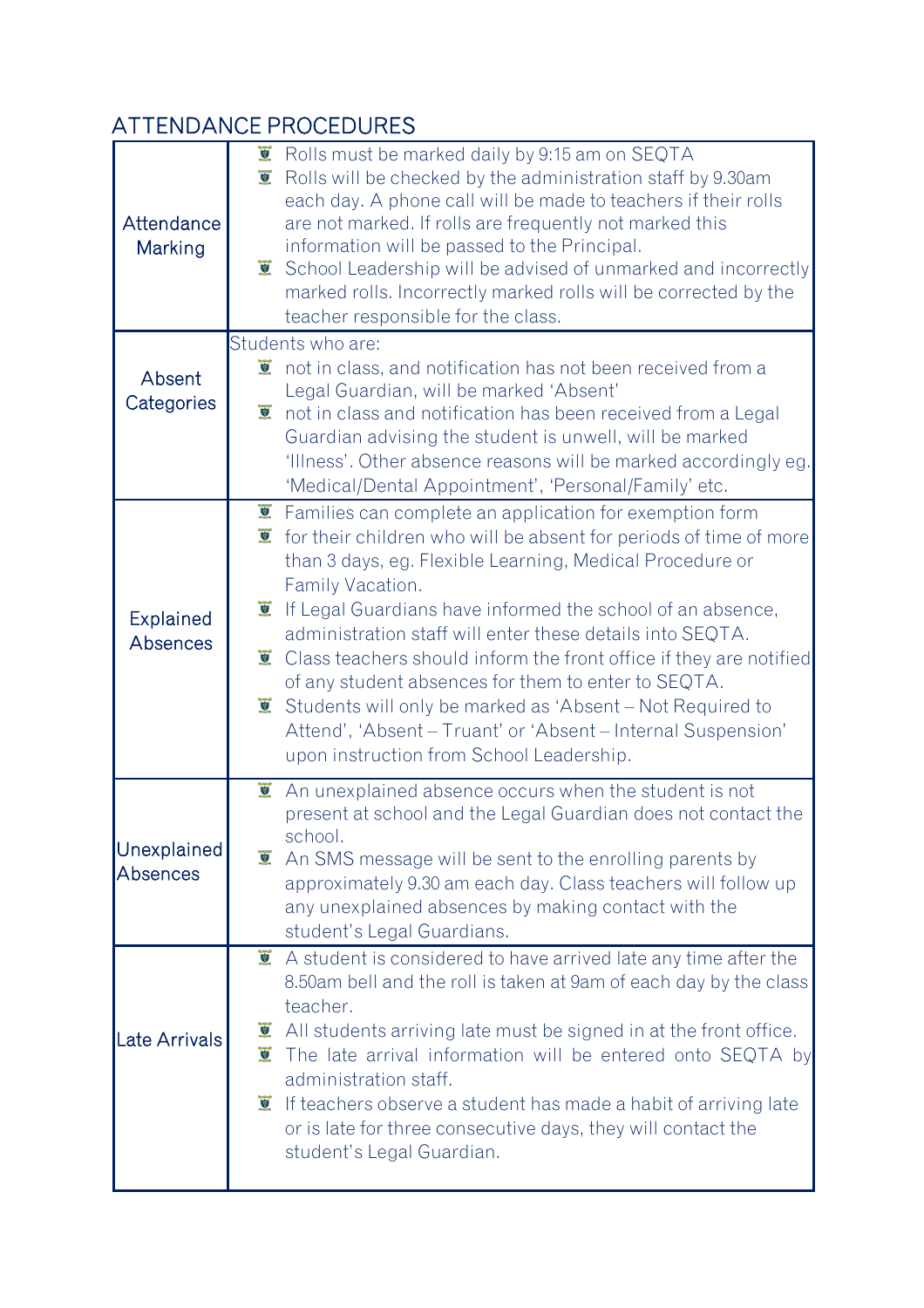| Early<br>Departures               | $\bullet$ A student is considered to be leaving early any time before<br>3.00pm. As with Late Arrivals, all students leaving early<br>must be signed out at the front office by an approved<br>emergency contact.<br>$\overline{v}$<br>The early departure information will be entered into SEQTA by<br>administration staff.                                                                                       |
|-----------------------------------|---------------------------------------------------------------------------------------------------------------------------------------------------------------------------------------------------------------------------------------------------------------------------------------------------------------------------------------------------------------------------------------------------------------------|
| SMS<br>Messages                   | $\overline{S}$<br>Unexplained Absences: An SMS message will be sent to<br>students' Legal<br>$\bullet$ Guardians by 9.30am each day advising of any 'Unexplained'<br>absences. Any incorrect messages caused by incorrect roll-<br>marking will be made known to Leadership. The school will<br>follow up by telephoning the student's Legal Guardians.                                                             |
| <b>Activities</b>                 | $\overline{g}$<br>An activity will be entered into SEQTA for students attending<br>excursions, camps and other school-based activities.<br>Activities will be marked by the administration staff, eg.<br>$\overline{y}$<br>'Excursion'.<br>$\ddot{\mathbf{I}}$ These attendance categories must not be changed unless the<br>student is present at school and then the category should be<br>changed to 'In Class'. |
| Attendance<br>Marking<br>Training | $\overline{y}$<br>School leadership will provide attendance marking training to<br>teaching staff on commencement.<br>$\overline{y}$<br>School leadership will ensure all staff receive a copy of the<br>Attendance Policy and will review this document annually.<br>A copy of the Attendance Policy will be included in Temporary<br><b>Relief Teacher Induction</b>                                              |
| Other                             | $\overline{S}$<br>In the event of an evacuation, a class roll will be taken to<br>evacuation area and marked by the class teacher. The class<br>teacher will advise the Fire Warden of the evacuation of any<br>students not accounted for.                                                                                                                                                                         |

# **OBLIGATIONS**

#### Parents/caregivers will:

- $\bullet$  ensure that their child/children attend school every day during term time
- support their child/children to arrive at school by 8:50am at the latest
- T notify the school via the absentee line, or via SMS, email by no later than 9am if their child is unable to attend on a particular day, or if their child will be late to school, providing a reason for absence or lateness
- $\ddot{\mathbf{I}}$  inform the school if an extended absence (greater than 3 days) is likely,
- $\bullet$  on request, supply a medical certificate for long absences of their child/ren
- $\bullet$  notify the teacher or front office if their child is to leave school early by contacting the front office, or email
- $\bullet$  ensure that all emergency contact details, including the parent/caregiver's mobile telephone number, are up to date and current.